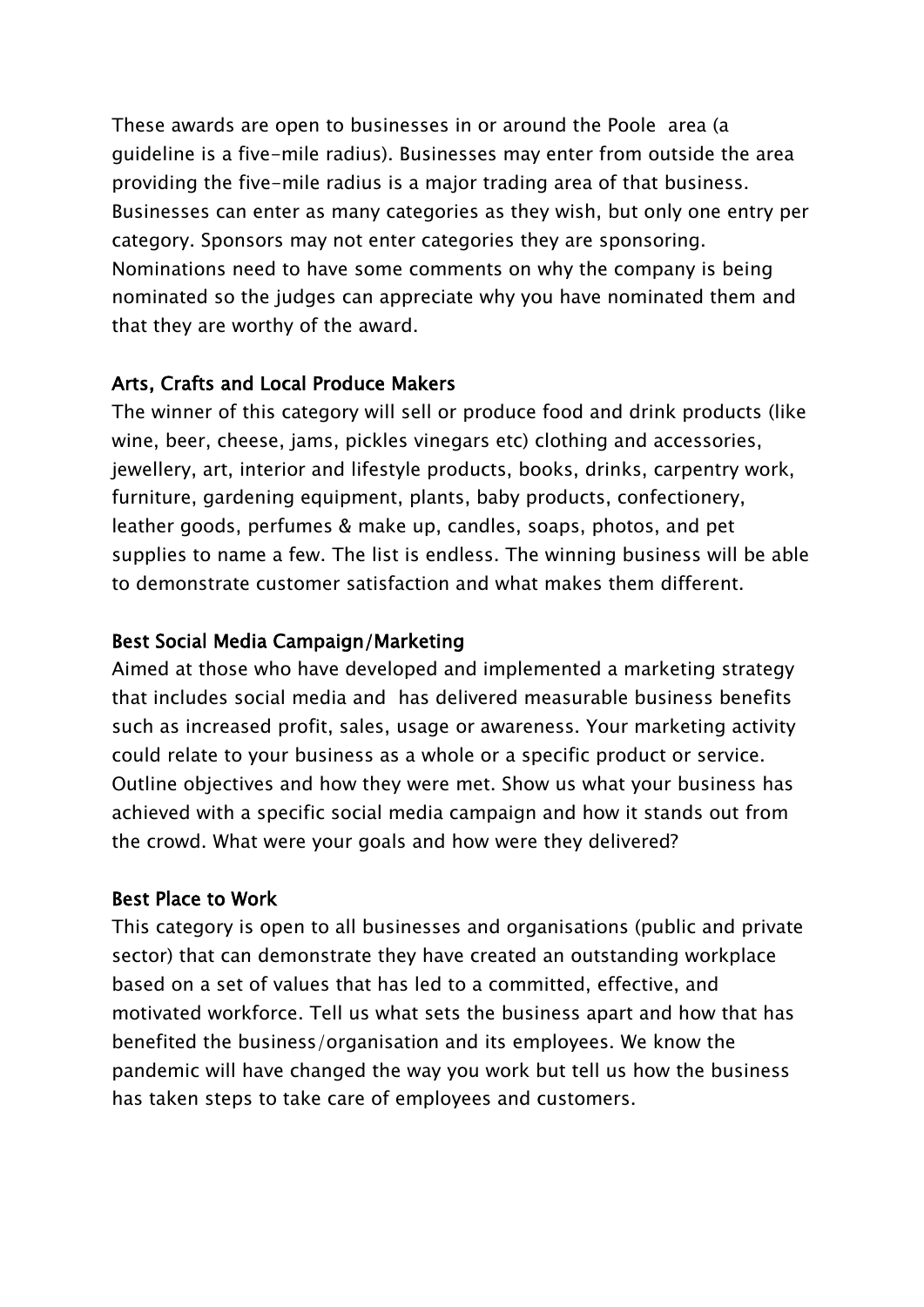# Rising Star- Young Entrepreneur

A young person is defined as under 30 – they can either be employed or run their own business, the judges will be looking for individuals who have demonstrated an exceptional contribution to the workplace or development of their own company. The judges will be looking for excellent performance, a real hands-on approach, initiative, and entrepreneurial spirit.

# Best Staff Training and Development Programme

Training and employee development are the keys to business success. The winner of this category will have demonstrated a real commitment to developing and motivating their workforce. This category is open to businesses which have an exemplary training programme for their employees

# Café, Pub, Leisure

This award is open to Caterers, Pubs, Inns and leisure venues i.e., golf clubs, tennis clubs. Entrants should demonstrate excellence across every aspect of their business, outlining their long term aims to continue to improve their customer experience.

# Employee of the Year

A person committed to the business demonstrating continual excellence in performing their duties. Inspiring other employees and impressing clients/customers with their consistent professionalism and abilities.

# Excellence in Customer Service

This award is open to businesses that can show flexibility, responsibility, and a clear focus on their customer service. They need to demonstrate a high level of customer satisfaction, setting the bar for their competitors to follow. Also, businesses should, if possible, give examples of any customer service training they have given to their team, whether on a one-to-one basis or group training.

# Family Business

The winner of this award will have family members currently working in the business. The judges are looking for businesses who can articulate why that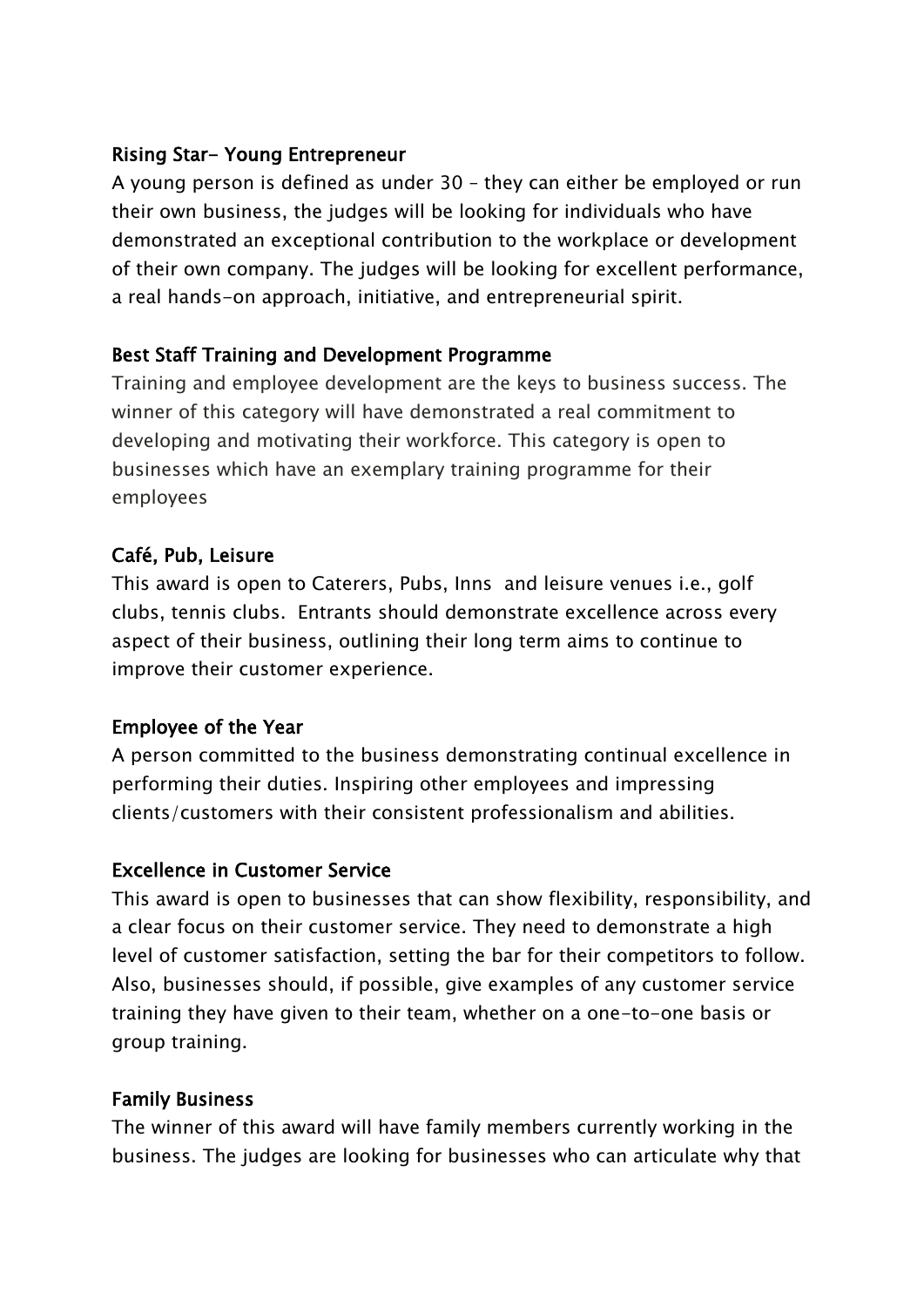matters to the success of the business, while acknowledging the pros and cons of a family structure. Entrants will demonstrate what it means to be a family business and how (if applicable) non-family leaders are integrated. Businesses entering this award will need to specify the current family members leading the business and their roles

#### Green Business of the Year

We are looking for local business entrants who show awareness of environmental issues and are working to be more environmentally friendly. Entrants will need to show they are focused on being ethical and socially responsible. The award is open to any local business or individual that has included environmental improvements as part of their core business model and reducing waste.

#### Health, Beauty & Fitness

This category is open to local businesses ranging from hair and beauty to fitness, yoga to aromatherapy, spas to swimming pools. Local businesses in this sector need to show innovation, using quality products and equipment, while focusing on staff training and the latest techniques. Also, dedication to customer service and client satisfaction, with an ongoing commitment to excellence in all aspects of the business.

#### Independent Business of the Year

This category is open to local independent businesses who can demonstrated enterprise, vision, innovation, and entrepreneurial spirit, which in turn is growing their business. Also, a strong record of serving local customers. The winning business will demonstrate excellence in all areas of the business.

#### New/Start-up Business of the Year

Entrants are invited from businesses less than three years old (as of November 2021), that have demonstrated enterprise, vision, innovation, and entrepreneurial spirit when setting up a successful new business. Also, a clear vision as to how the business will develop in the future. We are looking for inspiring new businesses that will be seen as role models for other new businesses.